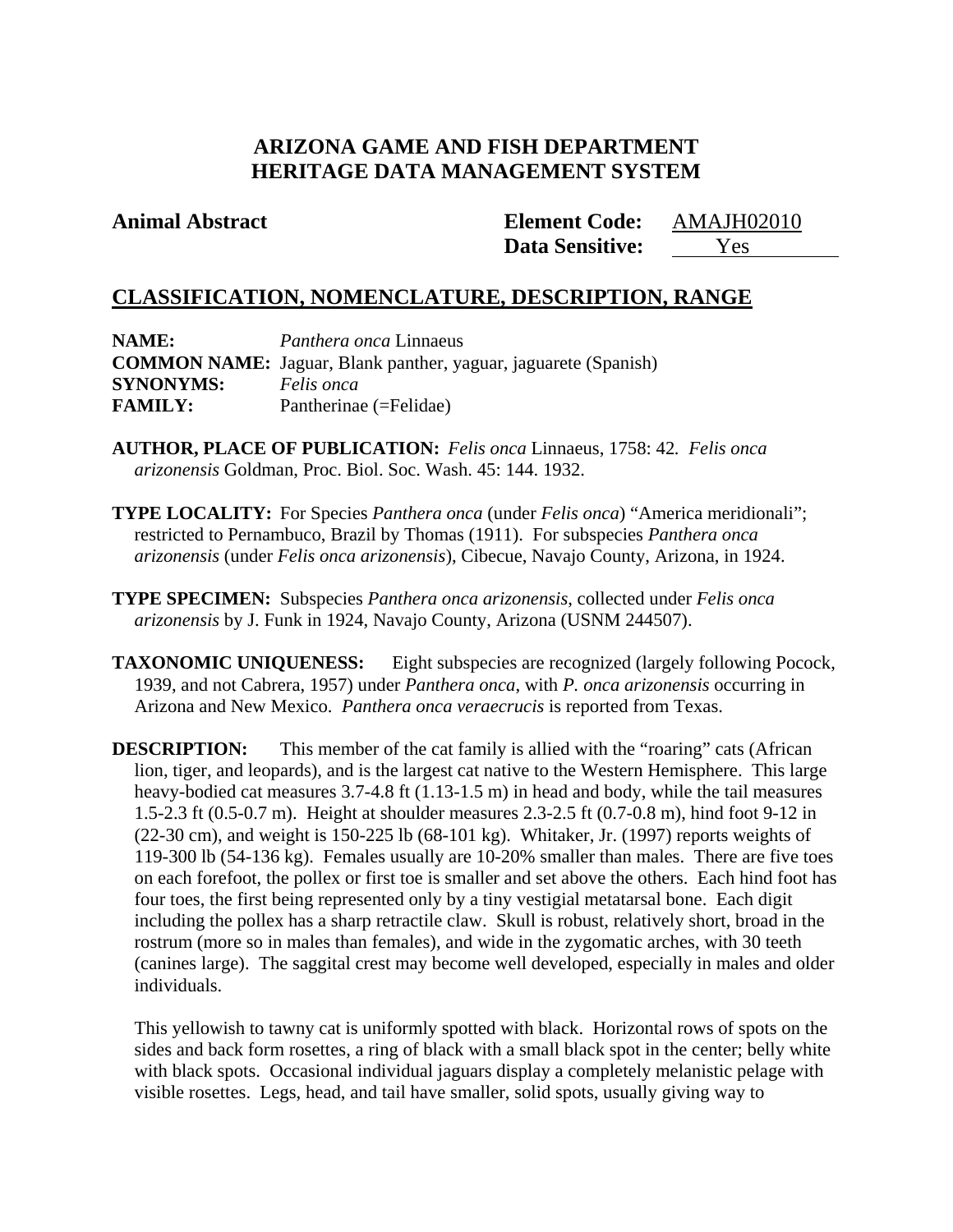### **AGFD, Animal Abstract -**2**-** *Panthera onca*

incomplete bands near end of the tail. Ears are small, rounded, without tufts, and black on the back with small white or buff central spots. Pelage is rather short and bristly. The black pupil is round and the iris is golden to reddish yellow. There are four mammae. The os penis is a cylindrical or conical rod that is little ossified and quite variable.

Cubs have a long, coarse, woolly pelage, pale buff in color, and heavily marked with round black spots that may have pale-colored centers. They also have black stripes on their faces at birth. They take adult coloration around 7 months of age. Cubs are about 40 cm (16 in) long at birth, with a mass of 700 to 900 g.

**AIDS TO IDENTIFICATION:** Mountain Lion (*Puma concolor*) is unspotted, Ocelot (*Leopardus pardalis*) is smaller, and Margay (*Felis wiedi*) is much smaller and lacks rosettes. Although the mountain lion stands taller at the shoulder, it is considerably narrower through the body and neck, and far less heavily muscled than the jaguar.

**ILLUSTRATIONS:** Color drawing (Burt and Grossenheider 1976: plate 8). Color photo (Whitaker, Jr. 1997: plate 267). Color photo (Wilson 1999) Color photo (*In* http://www.gf.state.az.us/w\_c/jaguar\_management.shmtl) Color photo (*In* http://lynx.uio.no/catfolk//onca-01.htm) Color photo of South America melanistic color phase (*In* http://www.bigcatrescue.org/jaguar.htm) Line drawing of Jaguar and Leopard coat pattern (*In* http://www.bigcatrescue.org/jaguar.htm)

**TOTAL RANGE:** Mexico to Brazil and northern Patagonia. Very rare in the United States: southern Arizona, New Mexico and southern Texas.

**RANGE WITHIN ARIZONA:** Southeastern Arizona. Jaguars persisted in central Arizona as late as the early 1960's, when three were taken on the Fort Apache and San Carlos Indian Reservations. Individuals were reported from southeastern Arizona into the 1970's and 1980's. In 1996, photographs documented two individuals from the Baboquivari Mountains, Pima County, and the Peloncillo Mountains, Cochise County. Another individual was documented in 2001 and 2003 west of Nogales.

# **SPECIES BIOLOGY AND POPULATION TRENDS**

**BIOLOGY:** Pumas and jaguars are known to have overlapping ranges and little interaction; they seem to mutually avoid one another (this is not the case of jaguar and ocelot). Separation between pumas and jaguars appears to be based upon prey selection with jaguars selecting larger prey items. Their home range varies from 10 to 170 square km, with smaller ranges reported from the rain forest and larger ones from open habitats. They climb trees quite well. Jaguars have been characterized as primarily nocturnal, although radio telemetry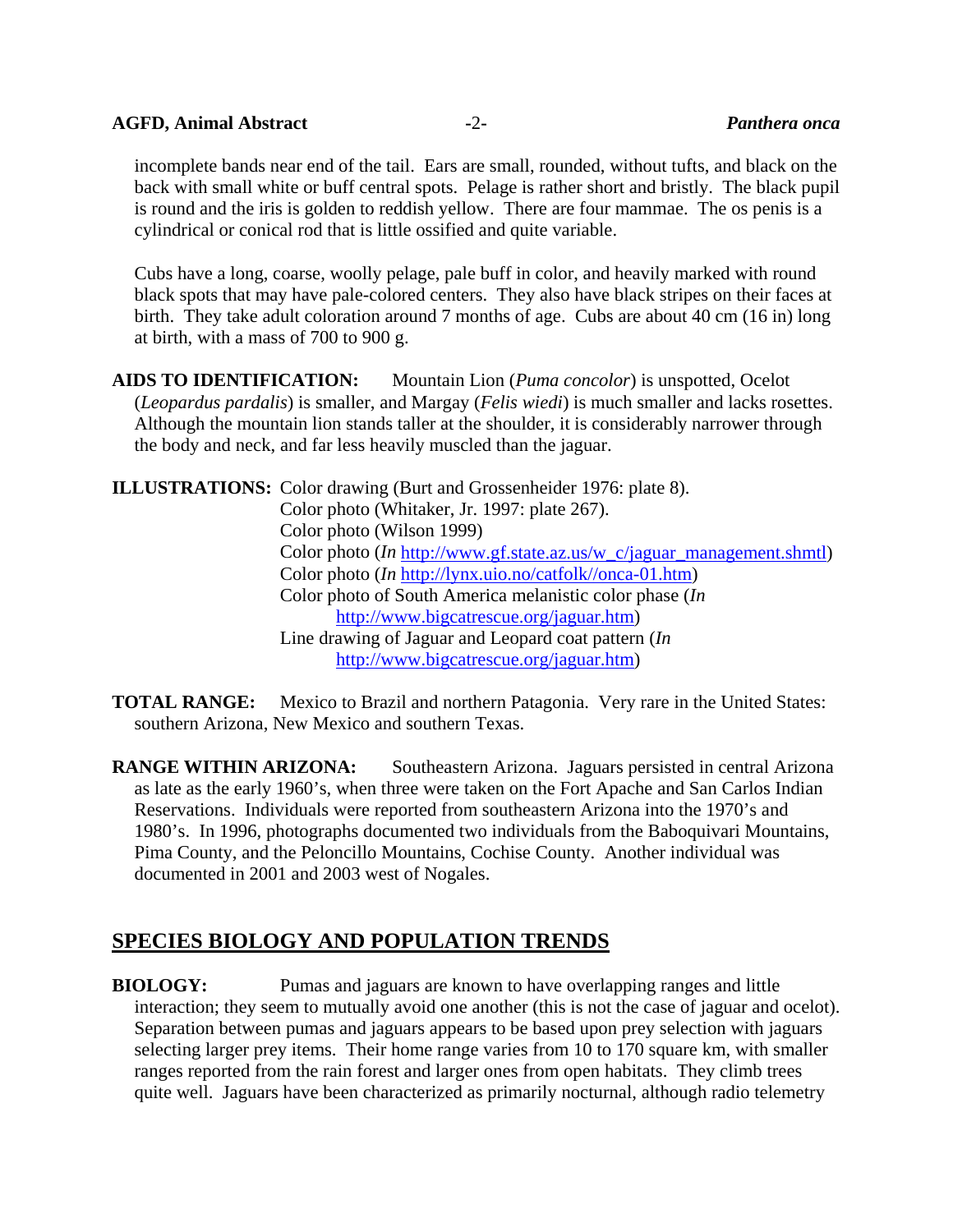### **AGFD, Animal Abstract -**3**-** *Panthera onca*

has shown that they are often active during the daytime, with activity peaks around dawn and dusk (IUCN-The World Conservation Union, 1996). Hunting primarily occurs at night, and on the ground. They usually catch their prey by stalking or ambush and kill it by cervical dislocation or by crushing the nasal area. They rarely kill by biting the throat or by asphyxiation as do the tiger or leopard. They sometimes move their kill to a more secluded or protected place, rarely in a tree, but usually make no attempt to hide their kill as do pumas.

Jaguars usually are solitary, except during mating or when the young are still dependent on their mothers. They are not known to migrate regularly, although lone males have been known to roam hundreds of kilometers. Local adjustments of range may take advantage of seasonal changes in habitat. Urination, scent marking, deposition of feces, and tree raking may function in communication or as territory markers.

In spite of their large size, jaguars are shy and retiring. They seldom, if ever, attack man unless cornered or at bay. In the wild, they have been reported to live as long as 11-12 years, while in captivity they have been reported to live up to over 20 years.

- **REPRODUCTION:** The breed year-round range-wide, but at the southern and northern ends of their range there is evidence for a spring breeding season. In northern latitudes, jaguars are thought to breed from December to January. Gestation is about 100 days, with litter size ranging from 1-4 cubs (usually 2). Young are born in April-May, in dens in caves, dense brush or other heavy cover. They are covered with woolly fur, are heavily spotted at birth, and have their eyes closed. When about 6 weeks old, they are as large as house cats and begin to follow their parents about. The parent's mate at least for the season of parenthood, and both cooperate in rearing the young, although most of the burden falls on the mother. The family unit is maintained until the cubs are nearly a year old. Cubs remain with their mother for nearly 2 years. Females begin sexual activity at about 3 years of age, males at 4.
- **FOOD HABITS:** In the U.S.-Mexico borderlands, peccaries (javelina) and deer are presumably dietary mainstays, as they are in Jalisco, Mexico. Range-wide, the list of prey taken by jaguars includes more than 85 species, such as javelina, armadillos, caimans, turtles, birds, fish, and various species of livestock.
- **HABITAT:** These large cats are known from a variety of habitats, showing a high affinity to lowland wet habitats, typically swampy savannas or tropical rain forests. In the northern and southern periphery, they may occur in warmer, more arid habitat types, including oak-pine woodland. Unlike most cats, jaguars like water and were probably closely associated with the rivers and cienegas (marshes) once prominent in southern Arizona.
- **ELEVATION:** Recent sightings in Arizona were recorded at 5,200 and 5,700 feet (1586 and 1739 meters).
- **PLANT COMMUNITY:** Desert scrub to pine-oak woodland.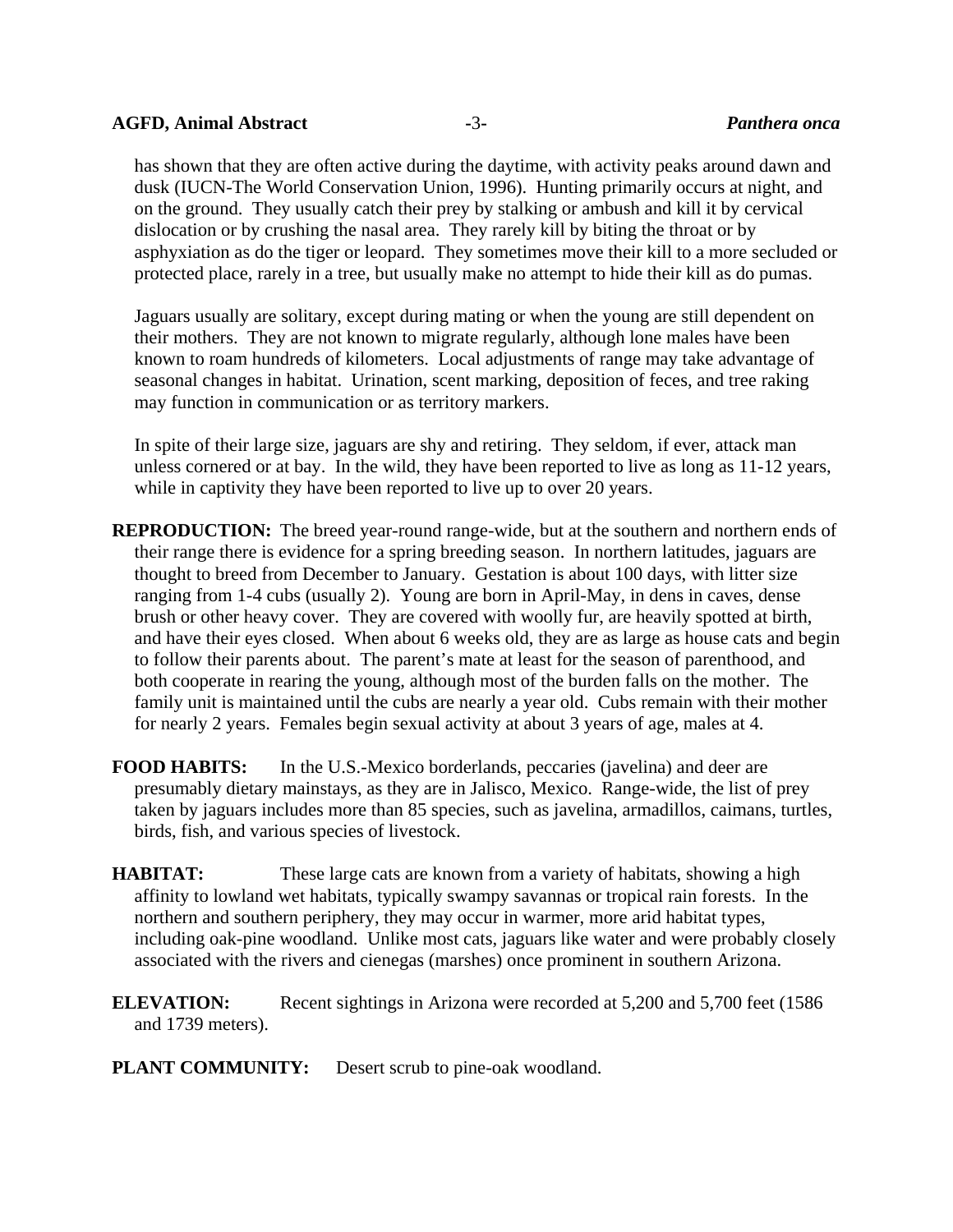**POPULATION TRENDS:** Since 1890, more than 60 jaguars have been documented from Arizona.

## **SPECIES PROTECTION AND CONSERVATION**

| <b>ENDANGERED SPECIES ACT STATUS:</b> | LE (USDI, FWS 1997)               |
|---------------------------------------|-----------------------------------|
|                                       | [PE USDI, FWS 1996]               |
|                                       | [PE USDI, FWS 1994]               |
| <b>STATE STATUS:</b>                  | WSC (AGFD, WSCA In prep)          |
|                                       | [State Endangered AGFD, TNW 1988] |
| <b>OTHER STATUS:</b>                  | Appendix I (CITES)                |
|                                       | Near Threatened (IUCN)            |
|                                       |                                   |

**MANAGEMENT FACTORS:** For jaguars to persist in Arizona, they must be protected from being killed (poaching) and they must have an adequate prey base and movement corridors from source populations in Mexico. Abundance of prey and suitable resting sites are probably more important than a particular vegetation type. The core population in western Mexico must also be sufficient to provide for dispersal into the U.S.-Mexico borderlands. As cattle ranching has spread, jaguar populations have dwindled or been locally extirpated because of hunting by ranchers or because they have lost their natural prey. The most urgent conservation issue for the jaguar throughout its range is the rancher's intolerance of them, while the second is habitat destruction.

**PROTECTIVE MEASURES TAKEN:** There is a Conservation Agreement between 16 entities that was implemented through a Memorandum of Agreement. The 16 include: Arizona Game and Fish Department, Arizona Department of Agriculture, Arizona State Land Department, Cochise County (AZ), Pima County (AZ), Santa Cruz County (AZ), U.S. Forest Service, Bureau of Land Management, New Mexico Department of Game and Fish, New Mexico Department of Agriculture, New Mexico State Land Office, Hidalgo Soil and Conservation District, Otero County, U.S. Department of Agriculture, and National Park Service.

As part of the Conservation Agreement, the Jaguar Conservation Team (JAGCT), which overseas the Jaguar Management Program, was created. Arizona Game and Fish Department is a member of this team and the current chair. The JAGCT is a broad-based group of agencies and individuals from state, federal, and local governments, private individuals, and other entities with an interest in jaguar conservation. Activities of the JAGCT include: a compilation of scientific literature and occurrence information; development of a handling and kill verification protocol; and description of procedures for livestock reimbursement from depredating jaguars. Members have assessed the risk to jaguars from various predator control methods, and have formed various working teams to deal with other issues related to conservation of the jaguar.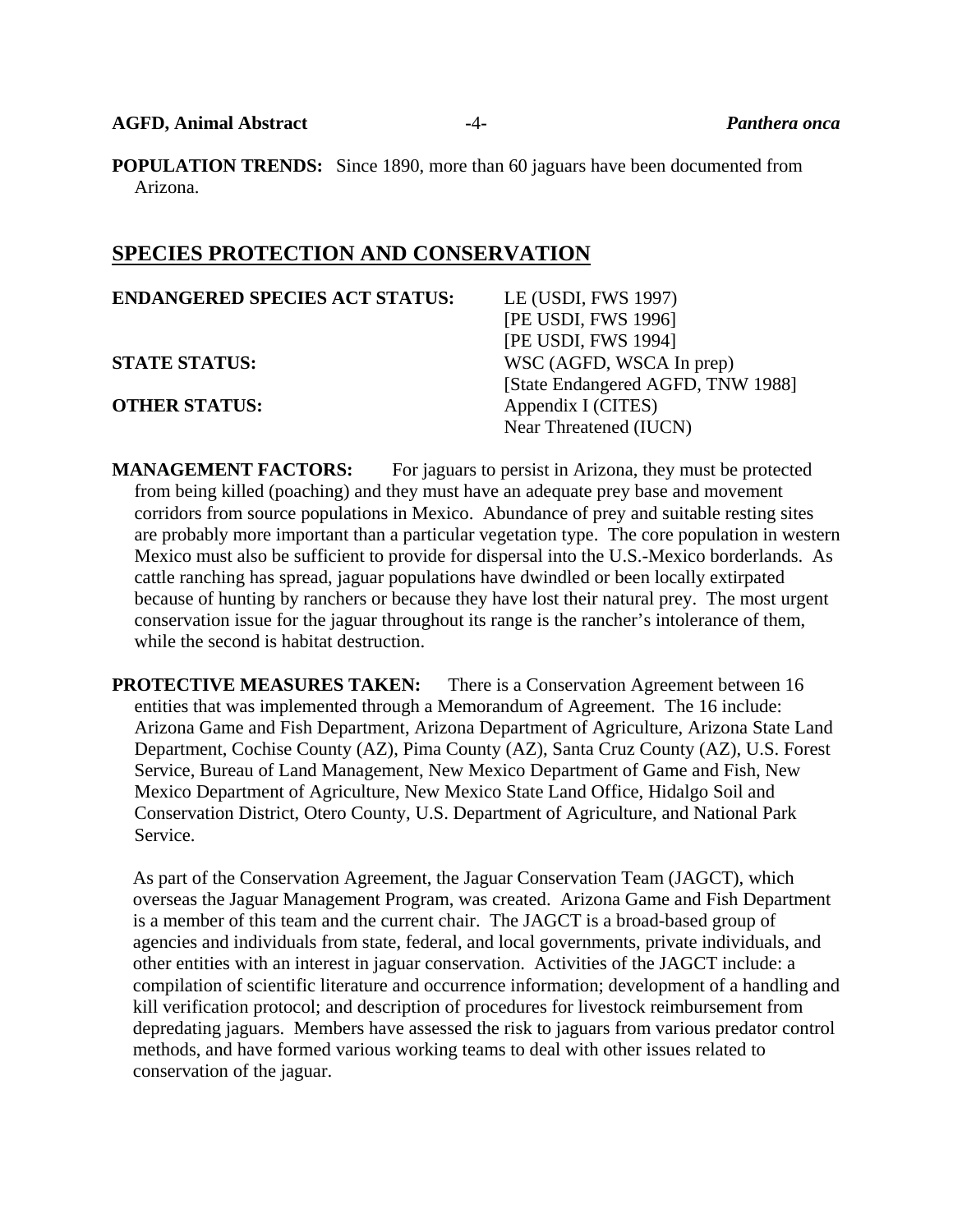### **AGFD, Animal Abstract -**5**-** *Panthera onca*

 In Belize, the government aided by the WWF (World Wildlife Fund), have set aside 150 square miles of rain forest in the Cockscomb Basin Wildlife Preserve, which currently provides a protected environment for around 200 jaguars, the largest concentration of the wild cats species in the world. The WWF is also providing aid to protect some of the remaining rain forests areas of South America, which provide a refuge for the majority of the remaining jaguar population.

**SUGGESTED PROJECTS:** Field research, especially on habitat use and movement patterns, in Arizona, New Mexico, and Mexico is needed to provide a sound basis for management decisions.

**LAND MANAGEMENT/OWNERSHIP:** Bureau of Land Management; Department of Defense; National Park Service; USFS - Coronado National Forest; State Land Department; Private.

## **SOURCES OF FURTHER INFORMATION**

## **REFERENCES:**

- Arizona Game and Fish Department. 1988. Threatened native wildlife in Arizona. Arizona Game and Fish Department Publication. Phoenix, Arizona. 32pp.
- Arizona Game and Fish Department. In prep. Wildlife of special concern in Arizona. Arizona Game and Fish Department Publication. Phoenix, Arizona. 32 pp.
- Arizona Game and Fish Department. Available: http://www.gf.state.az.us/w\_c/jaguar\_management.shmtl.
- Burt, W.H. and R.P. Grossenheider. A field guide to the Mammals: North America north of Mexico, 3rd ed. Houghton Mifflin Company. New York. pp. 77-79, plate 8.
- Cockrum, E.L. 1960. The recent Mammals of Arizona: their taxonomy and distribution. The University of Arizona Press. Tucson, Arizona. Pp. 243-244.

CSG Species Accounts. Available: http://lynx.uio.no/catfolk//onca-01.htm.

- Goldman, E.A. 1932. The Jaguars of North America. Proc. of the Biol. Soc. of Washington. pp. 143-146.
- Hall, E.R. 1981. The Mammals of North America. John Wiley & Sons. New York. Pp.1035- 1037.
- Hatten, J.R. et al. 2003. Characterizing and Mapping Potential Jaguar Habitat in Arizona. AGFD, Nongame and Endangered Wildl Prog., Tech. Rep. 203. pp. 1-28.
- Hoffmeister, D.F. 1986. Mammals of Arizona. University of Arizona Press. Tucson, Arizona. pp. 518-520.

Http://dspace.dial.pipex.com/agarman/jaguar.htm.

Http://endangered.fws.gov/mammals1.html#Lnk43.

Http://www.bigcatrescue.org/jaguar.htm.

- IUCN The World Conservation Union. 1996. CSG Species Accounts: Jaguar (*Panthera onca*). *In* http://lynx.uio.no/catfolk/onca-rf.htm.
- IUCN Red List. Available: http://www.redlist.org/search/details.php?species=15953.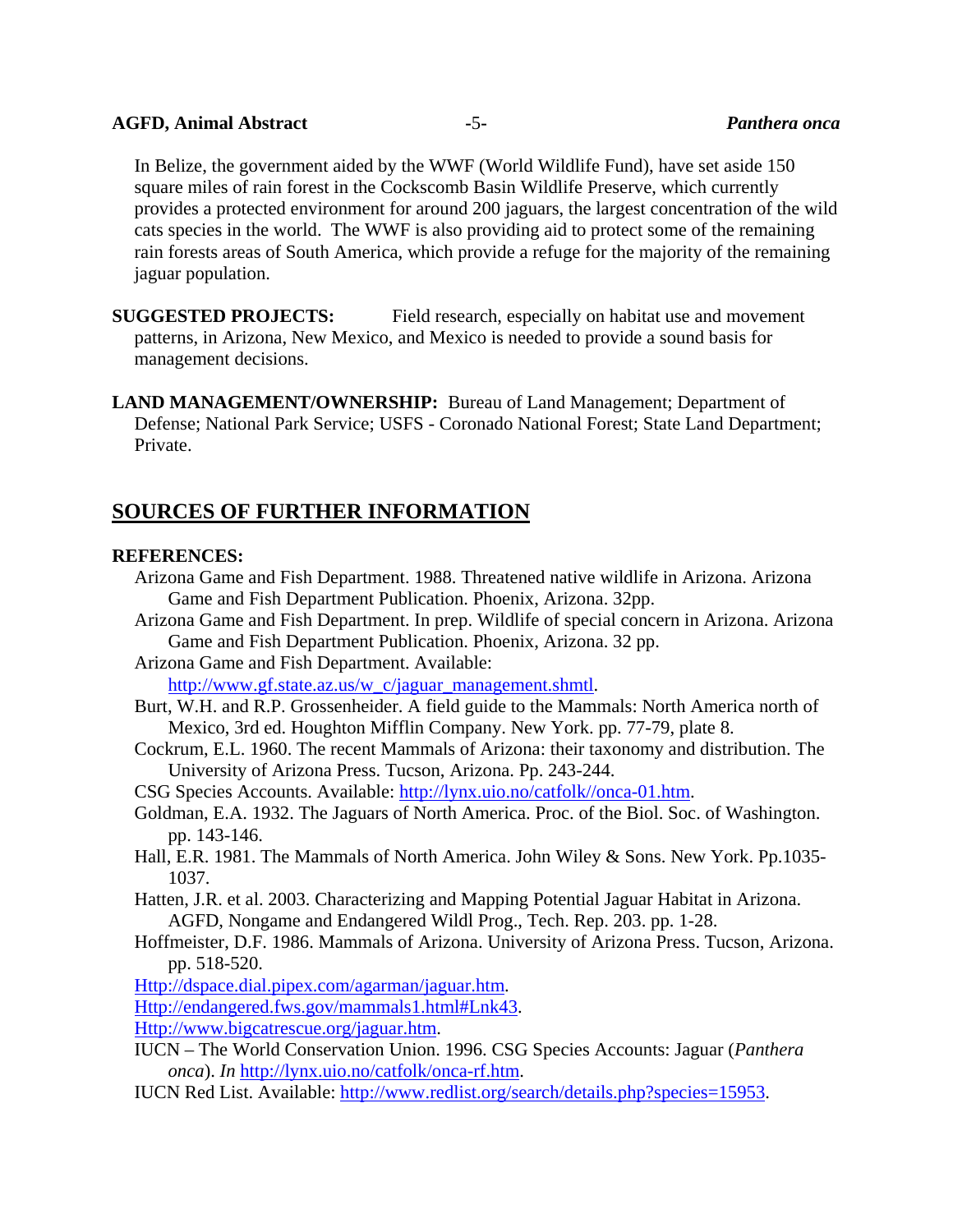#### **AGFD, Animal Abstract -**6**-** *Panthera onca*

- Johnson, T.B. 1987. Nongame Field Notes: Jaguar. Arizona Wildlife Views. Arizona Game and Fish Department Publication. Phoenix, Arizona.
- Larson, S.E. 1997. Taxonomic re-evaluation of the Jaguar. Zoo Biology. 16:107-120.
- NatureServe. 2004. An online encyclopedia of life [web application]. Version 3.1. Arlington, Virginia, USA: NatureServe. Available: http://www.natureserve.org/explorer. (Accessed: June 4, 2004).
- Phelps, J. 1996. Jaguar (*Felis onca*). Article written for UA Extension Service, in AGFD Game Branch Briefing Items.
- Seymour, K.L. 1989. *Panthera onca*. The Amer. Soc. of Mamm. Mammalian Species No. 340, pp. 1-9, 3 figs.

 Springstubbe, K. 2002. "*Panthera onca*" (On-line), Animal Diversity Web. Accessed June 4, 2004 at

http://animaldiversity.ummz.umich.edu/site/accounts/information/Eptesicus\_fuscus.html.

- Swank, W.G. and J.G. Teer. 1989. Status of the Jaguar-1987. Oryx. 23(1):14-21.
- Texas Parks and Wildlife. 1997. The Mammals of Texas Online Edition Abstract: Jaguar.
- USDI, Fish and Wildlife Service. 1996. Endangered and Threatened Wildlife and Plants; Review of Plant and Animal Taxa that are Candidates for Listing as Endangered or Threatened Species, Proposed Rule. Federal Register 61(40): 7596-7613.
- USDI, Fish and Wildlife Service. 1997. Endangered and Threatened Wildlife and Plants: Final Rule to Extend Endangered Status for the Jaguar in the United States, Final Rule. Federal Register 62(140): 39147-39157.
- Van Pelt, W.E. and T.B. Johnson. 1997. Conservation Agreement for the Jaguar in Arizona and New Mexico. AGFD, Nongame and Endangered Wildl Prog., Draft 07, Tech. Rep. 105. pp. 1-15.
- Van Pelt, W.E. and T.B. Johnson. 1997. Conservation Agreement for the Jaguar in Arizona and New Mexico. AGFD, Nongame and Endangered Wildl Prog., Tech. Rep. 105. pp. 1- 24.
- Van Pelt, W.E. and T.B. Johnson. 1998. Annual Report on the Jaguar Conservation Agreement for the Jaguar in Arizona and New Mexico. AGFD, Nongame and Endangered Wildl Prog., Tech. Rep. 132. pp. 1-21.

Van Pelt, W.E. 1998. Wildlife Field Notes: Jaguar. Arizona Game and Fish Department. p. 5.

Whitaker, Jr., J.O. 1996. National Audubon Society Field Guide to North American Mammals. Alfred A. Knopf. New York. p. 798, plate 267.

Wildlife Conservation Society. Available: http://www.wcs.org.

Wilson, D.E. & S. Ruff. 1999. The Smithsonian Book of North American Mammals. Smithsonian Institution Press. Washington D.C. Pp: 236-237.

## **MAJOR KNOWLEDGEABLE INDIVIDUALS:**

Bill Van Pelt - Arizona Game and Fish Department, Phoenix, Arizona.

#### **ADDITIONAL INFORMATION:**

The species name *onca*, comes from Greek for hook or barb.